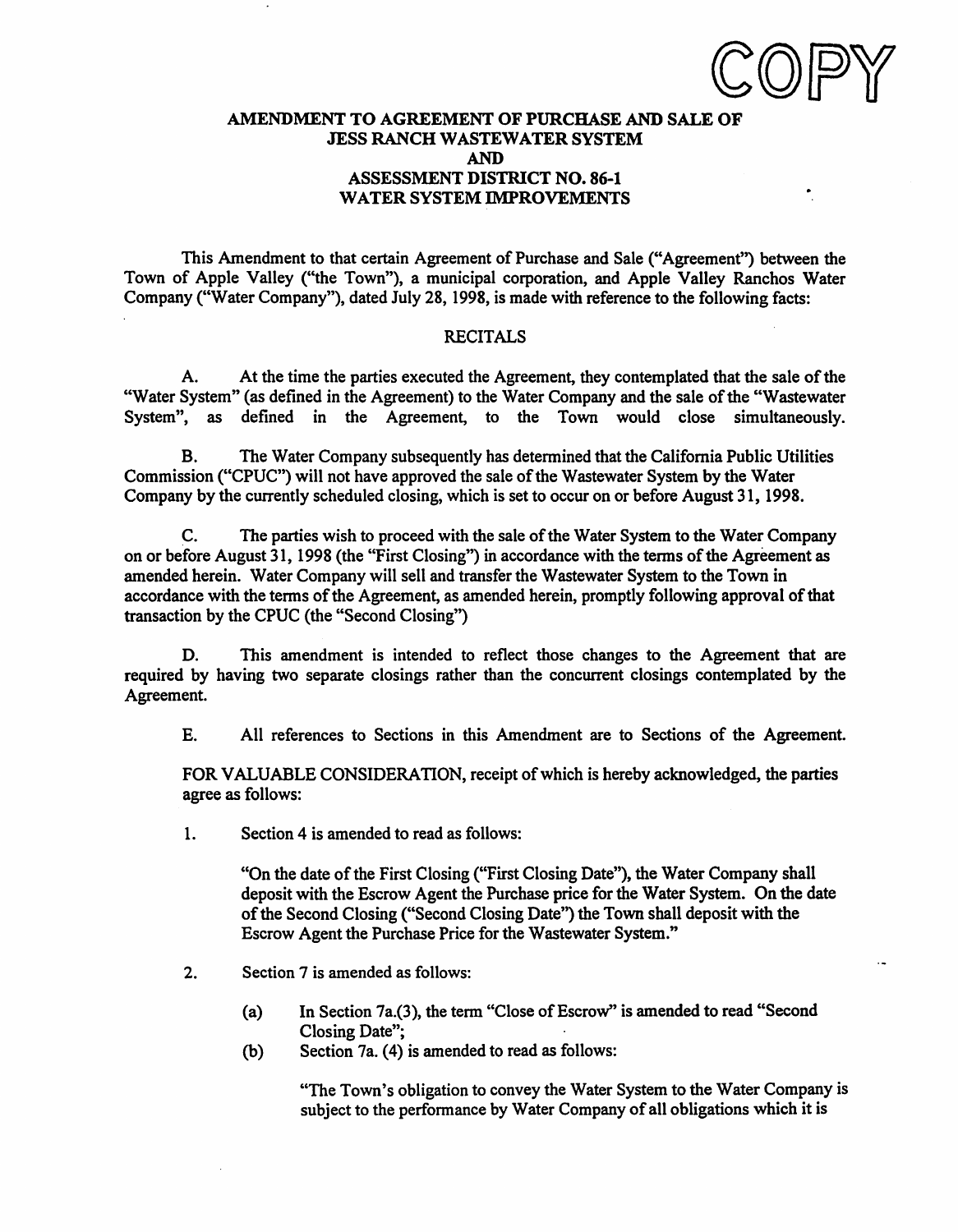Insert to Section 8.a.{l){a) of the Amendment on page 2 re Close of Escrow

> (a) A lien for real property taxes, bonds and assessments not then <u>due other than the lien</u> of Assessment District No. 86-1 which will be paid in full at  $\overline{C}$ losing;

If theuley /..J; // *I? ft!.* <:,

~~/ ~ */Yft,/;</'Yf;-*

Jack S. Clarke *J!t.~E fi.£S,l),EN\ AilfriVC..* 

Newell Die mortOR, TOUSICOF APPLE UALLEY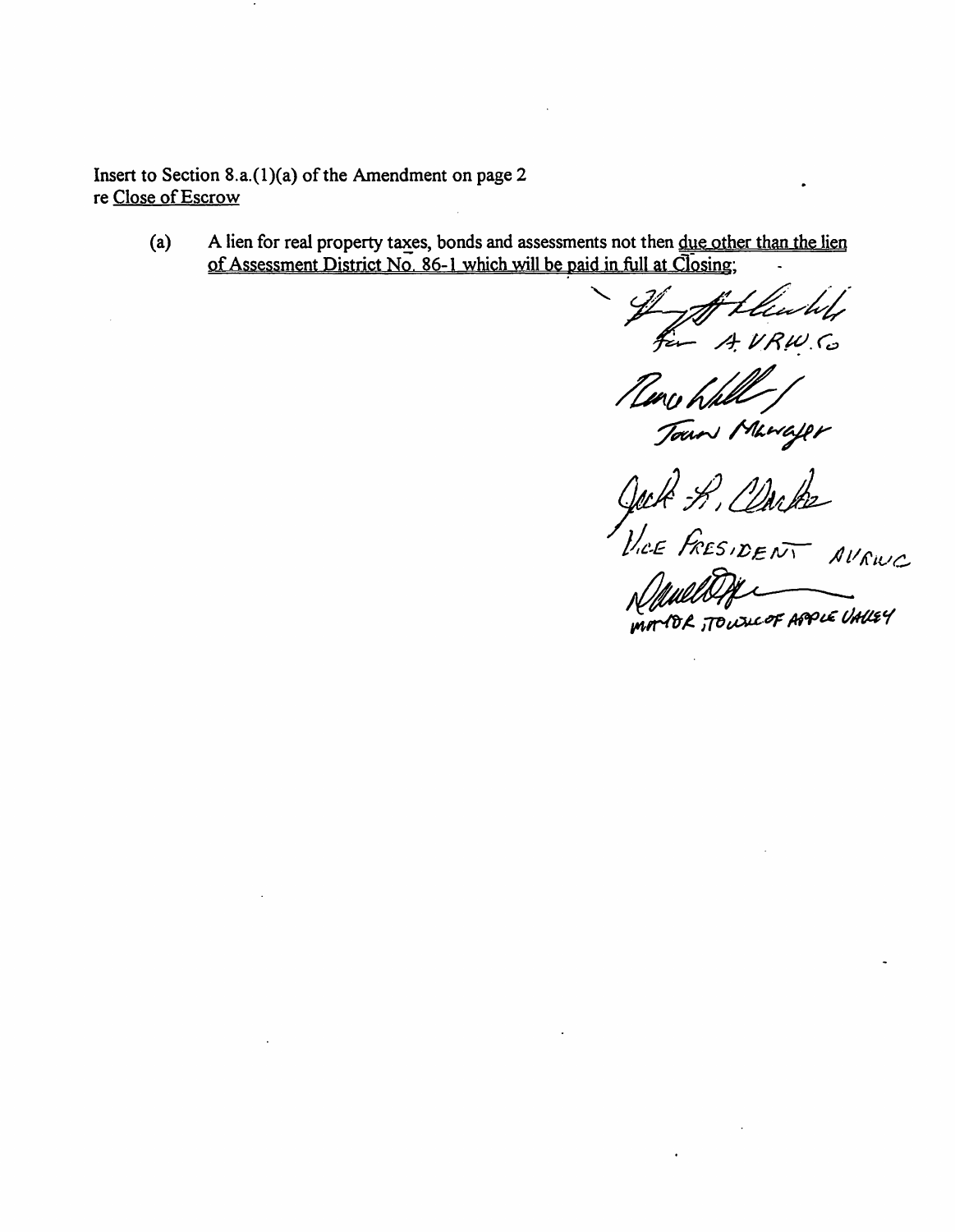required to perform pursuant to this Agreement and which are related to the conveyance of the Water System. The Town's obligation to acquire the Wastewater System from the Water Company is subject to the performance by Water Company of all obligations which it is required to perform pursuant to this Agreement and which are related to the conveyance of the Wastewater System."

- ( c) In Section 7b. ( 1 ), the term "Close of Escrow" is amended to read "First Closing Date".
- 3. In Section 7b. ( 6), the term "Closing Date" is amended to read "First Closing Date".
- 4. Section 8 is amended in its entirety to read as follows:

### SECTION 8. Close of Escrow

- a. Title At the First Closing, Escrow Agent shall issue to Water Company, with reference to the Water System, and at the Second Closing Escrow Agent shall issue to Town, with reference to the Wastewater System:
	- (1) An ALTA Owner's Policy of Title Insurance ("Title Policy'') to Water Company in the amount of the Purchase Price for the Water System, and to Town, a Title Policy in the amount of the Purchase price for the Wastewater System, together with such endorsements thereto as Water Company or Town may reasonably require, subject only to the following matters:
		- (a) A lien for real property taxes, bonds, and assessments not then due;
		- (b) Two (2) leases with the Bureau of Land Management for water storage tank sites with respect to the Water System;
		- ( c) Such other exceptions as Water Company and Town may approve in writing prior to the Closing Date, and
		- ( d) Proof of easement for flow equalization facility.

The matters described in clauses (a), (b), (c) and (d) above are referred to hereafter as the "Approved Exceptions."

- b. Town's Deposits into Escrow
	- ( 1) Town shall deposit with Escrow Agent immediately prior to the First Closing the following documents:
	- (a) A grant deed executed and acknowledged by Town conveying to Water Company good and marketable fee simple title to the Water System, subject only to the Approved Exceptions ("Water System Deed")'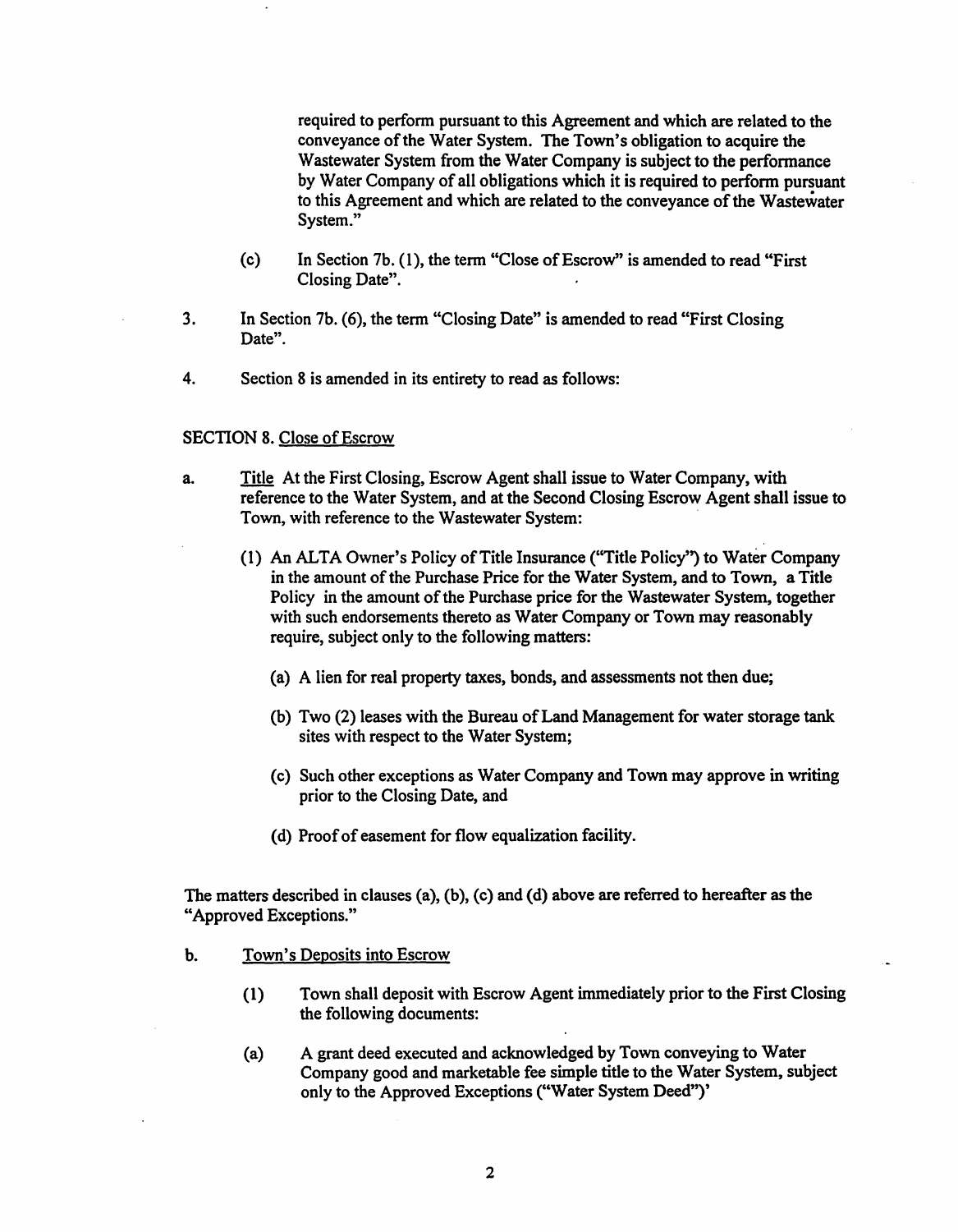- (b) An assignment and bill of sale ("Assignment"), executed by Town, assigning to Water Company all of Town's right, title, and interest in all plans, specifications, construction drawings, project files, service agreements, maintenance agreements, pennits, licenses, entitlements, utility deposit refunds, and all other intangible assets relating to the Water System; provided, however that only those agreements designated by Water Company shall be assigned to the Water Company;
- (c) Good funds in an amount equal to Water Company's advances of Preformance Costs of Town pursuant to Section 7(a)(1) of this Agreement.

(2) Town shall deposit with the Escrow Agent immediately prior to Second Closing good funds in the principal amount of the Purchase Price for the Wastewater System.

c. Water Company's Deposits into Escrow

(1) Water Company shall deposit with the Escrow Agent immediately prior to the First Closing good funds in the principal amount of the Purchase Price for the Water System.

(2) Water Company shall deposit with the Escrow Agent immediately prior to the Second Closing the following documents:

(a) A grant deed executed and acknowledged by Water Company conveying to Town good and marketable fee simple title to the Wastewater System, subject only to the Approved Exceptions ("Wastewater Deed"); and

- (b) An assignment and bill of sale executed by Water Company ("Assignment''), assigning to Town all of Water Company's title, and interest, in all plans, specifications, construction drawings, project files, service agreements, maintenance agreements, pennits, licenses, entitlements, utility deposit refunds, and all other intangible assets relating to the Wastewater System; provided, however that only those agreements designated by Town shall be assigned to the Town.
- *5.* Section 9 is deleted in its entirely and amended to read as follows:

"SECTION 9. Closing Dates.

The First Closing Date shall occur prior to September 2, 1998, at which time the Escrow Agent shall:

- a. File and record the Water System Deed in the Official Records of San Bernardino County (the "Official Records");
- b. Deliver to Water Company the Assignment:
- c. Disburse to Town the Purchase Price for the Water System less (i) prorated amounts and charges to be paid by or on behalf of Town and (ii) any taxes,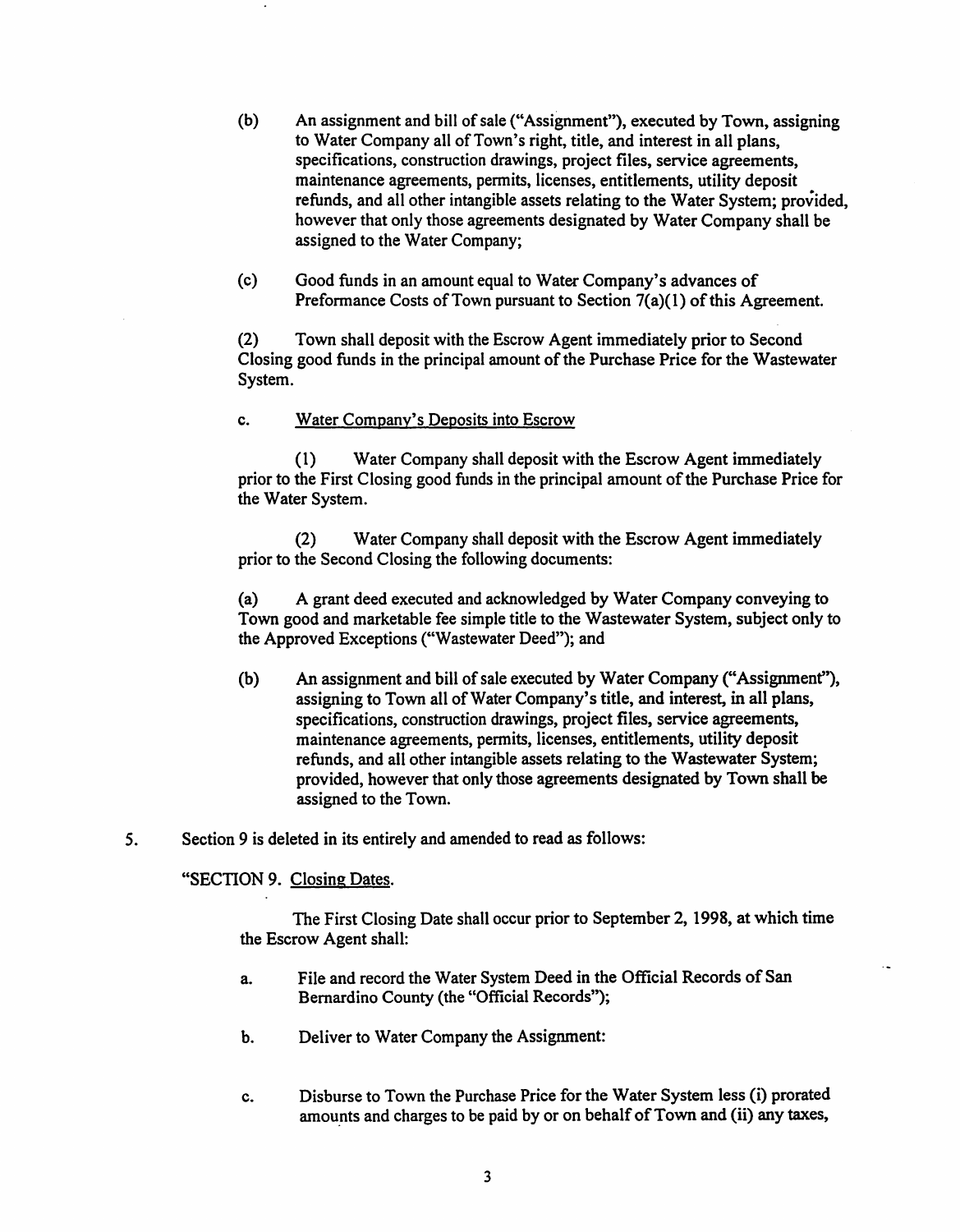assessments, rents and other charges to the Water System that are to be paid by the Town as provided in Section 10 b.

The Second Closing Date shall occur within five (S) business days following approval by the CPUC of the sale of the Wastewater System to the Town hereunder, at which time the Escrow Agent shall:

- a. File and record the Wastewater System Deed in the Official Records:
- b. Deliver to Town the Assignment;
- c. Disburse to Water Company the Purchase Price for the Wastewater System less (i) prorated amounts and charges to be paid by or on behalf of Water Company and (ii) any taxes, assessments, rents and other charges to the Wastewater System as provided in Section 10 b.

If Escrow Agent is unable to perform all of the instructions set forth above, Escrow Agent shall notify the parties to this Agreement and retain all funds and documents that it then holds pending receipt of further instructions jointly issued by the parties.

At the Second Closing, the Escrow Agent shall prepare and deliver one signed copy of Escrow Agent's closing statement showing all receipts and disbursements of the Escrow.""

6. Section 10 b. is amended to read as follows:

"Real Estate Taxes, Bonds and Assessments. Real property taxes, if any, for the Water System and the Wastewater System shall be prorated at the First closing and Second Closing, respectively, based on the most current real property tax bill available, including any additional property taxes that may be assessed after the respective closings, but that relate to a period prior to the respective dates of such closings, regardless of when notice of those taxes is received or who receives the notice. All installments of any bond or assessment that constitutes a lien on the Water System at the First Closing shall be paid by the Town. All installments of any bond or assessment that constitutes a lien on the Wastewater System at the Second Closing, including the assessment lien on the properties within the assessment district formed pursuant to Section 7 a. {I), shall be paid by the Water Company."

- 7. In Section 11 a., the term "Close of Escrow" is amended to read "Second Closing".
- 8. In Section 11 b., the term "Close of Escrow", is amended to read "First Closing".
- 9. In Section 12 a., the term "Close of Escrow", wherever used, is amended to read "Second Closing".
- 10. In Section 12 b., the term "Close of Escrow", wherever used, is amended to read "First Closing".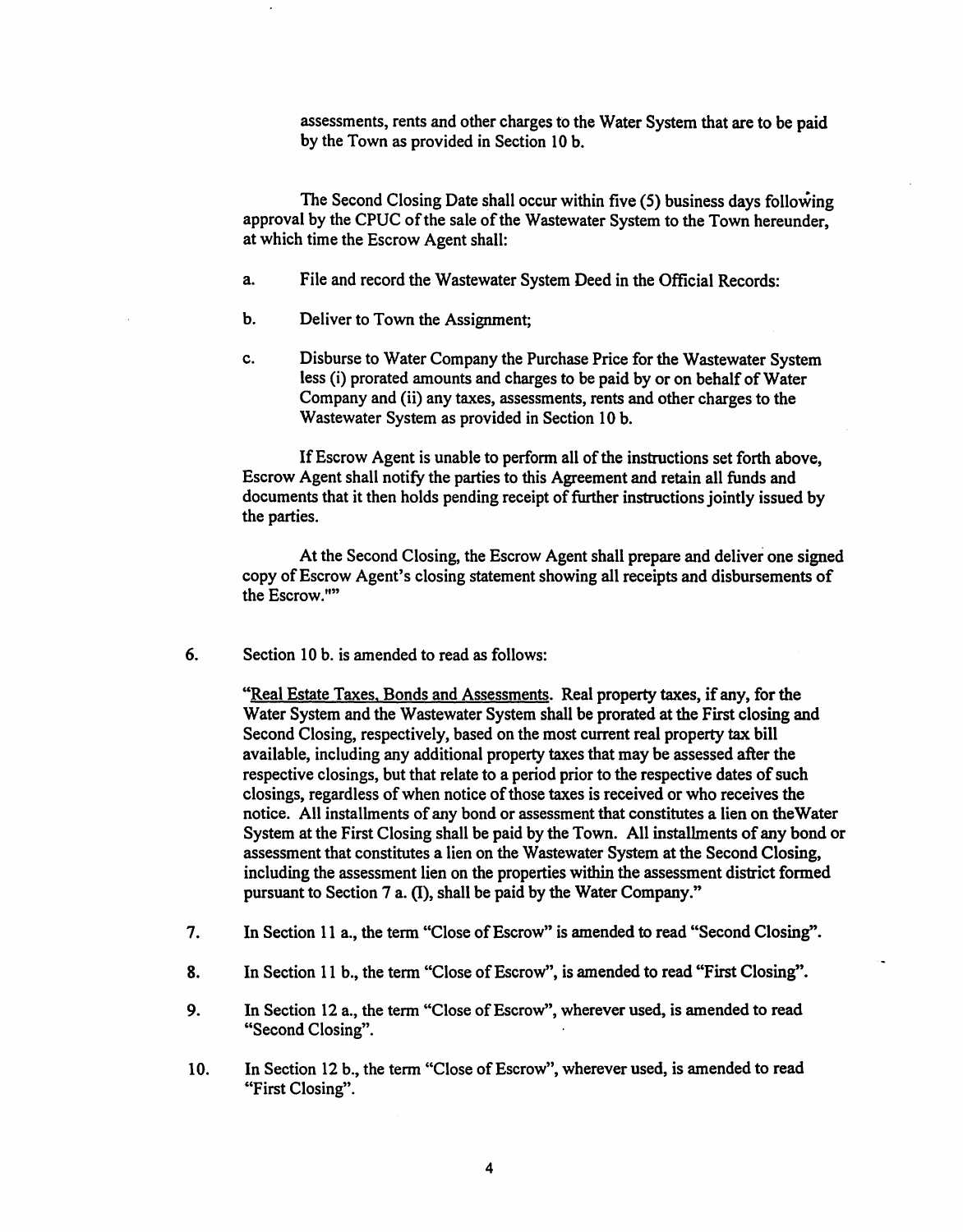- 11. In Section 13 a., the term "Close of Escrow" is amended to read "First Closing Date".
- 12. In Section 13 a. (10), the term "Closing Date" is amended to read "First Closing" Date".
- 13. In the second paragraph of Section 13 a. ( 11 ), the term "Closing Date" is amended to read "First Closing".
- 14. The penultimate paragraph of Section 13 a. is amended to read as follows:

"Town shall promptly notify the Water Company of any facts that would cause any of its representations contained in this Agreement to be untrue as of the First Closing and shall deliver to Water Company t the Second Closing a certificate ("Closing Certificate") in a form reasonably satisfactory to Water Company confirming that the representations contained in this Agreement continue to be true as of the date thereof. The obligations of Water Company to consummate the transactions contemplated herein are conditioned upon the delivery by Town of the Closing Certificate. If the Water Company reasonably concludes that a fact materially and adversely affects the Water System, Water Company shall have the option to terminate this Agreement by delivering written notice to Town and Escrow Agent prior to the First Closing. If Water Company terminates this Agreement pursuant to this Section, Escrow Agent shall cancel the Escrow."

- 15. In the last paragraph of Section 13 a., the term "Close of Escrow" is amended to read "First Closing Date".
- 16. In Section 13 b., (10) the term "Close of Escrow" is amended to read "Second Closing Date".
- 17. In Section 13 b., (10) the term "Closing Date" is amended to read "Second Closing Date".
- 18. In the second paragraph of Section 13 b. (11), the tenn "Closing Date" is amended to read "Second Closing Date".
- 19. The penultimate paragraph of Section 13 b. is amended to read as follows:

"Water Company shall promptly notify the Town of any facts that would cause any of the representations contained in this Agreement to be untrue as of the Second Closing and shall deliver to Town at the Second Closing a certificate ("Closing Certificate'') in a form reasonably satisfactory to the Town confinning that the representations contained in this Agreement continue to be true as of the date thereof. The obligations of Town to consummate the transactions contemplated herein are conditioned upon the delivery by Water Company of the Closing Certificate. If the Town reasonably concludes that a fact materially and adversely·affects the Wastewater System, Town shall have the option to terminate its obligations to purchase the Wastewater System by delivering written notice to Water Company and Escrow Agent prior to the Second Closing. If Town terminates this Agreement pursuant to this Section, Escrow Agent

 $\ddot{\phantom{a}}$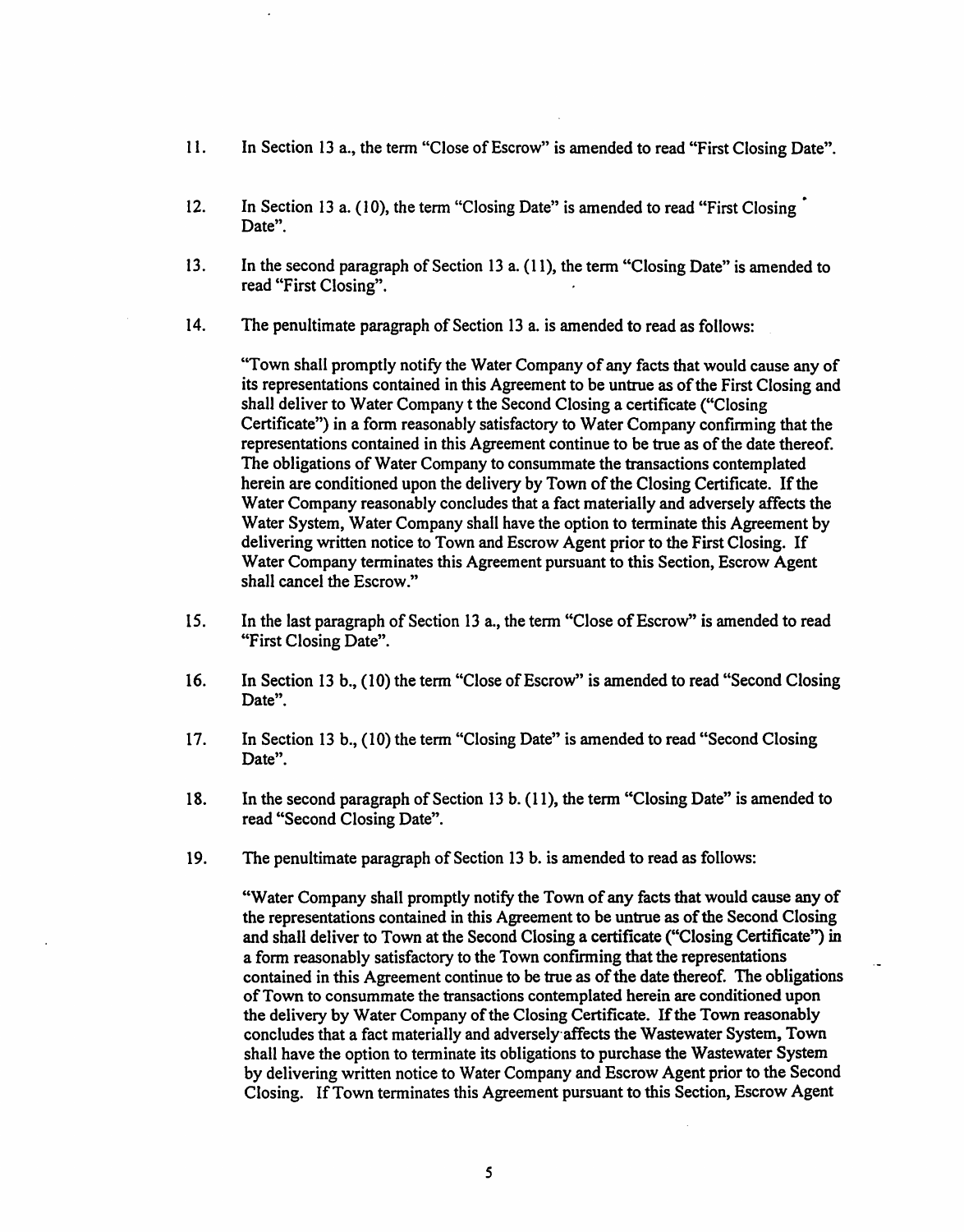shall cancel the Escrow."

- 20. In the last paragraph of Section 13 b., the term "Close of Escrow" is deleted and replaced by the clause "Second Closing that relate to the Wastewater System".
- 21. In Section 14 a. and its subparagraphs, all references tot he the terms "Close of Escrow" or "Closing" are amended to read "First Closing".
- 22. In Section 14 b. (1) and its subparagraphs, all references to the terms "Close of Escrow" or "Closing" are amended to read "Second Closing".
- 23. In Section 14 c. (2), the tenn "Closing" is amended to read "Second Closing".
- 24. In Section 14 c. (3), the term "Closing" is amended to read "First Closing".
- 25. In Section 14 c. (4), the term "Closing" is amended to read "Second Closing".
- 26. In the second and third sentences of Section 15 a., the term "closing" is amended to read "First Closing" and the following is inserted at the end of the paragraph"

"... and (vi) by either party if the First and Second Closings have not occurred prior to November 30, 1998."

IN WI'INESS WHEREOF, the parties have executed this amendment the day and year first above written.

TOWN OF APPLE VALLEY

David Holman, Mayor

Date

Date Date Date Date

 $\frac{8}{20}/26$ 

APPLE VALLEY RANCHOS WATER COMPANY

heeler. President

J

 $\langle$  ,  $97$ Date

ATTEST: ATTEST:<br>Curiel S. Cuckett

Eunice S. Puckett, Town Clerk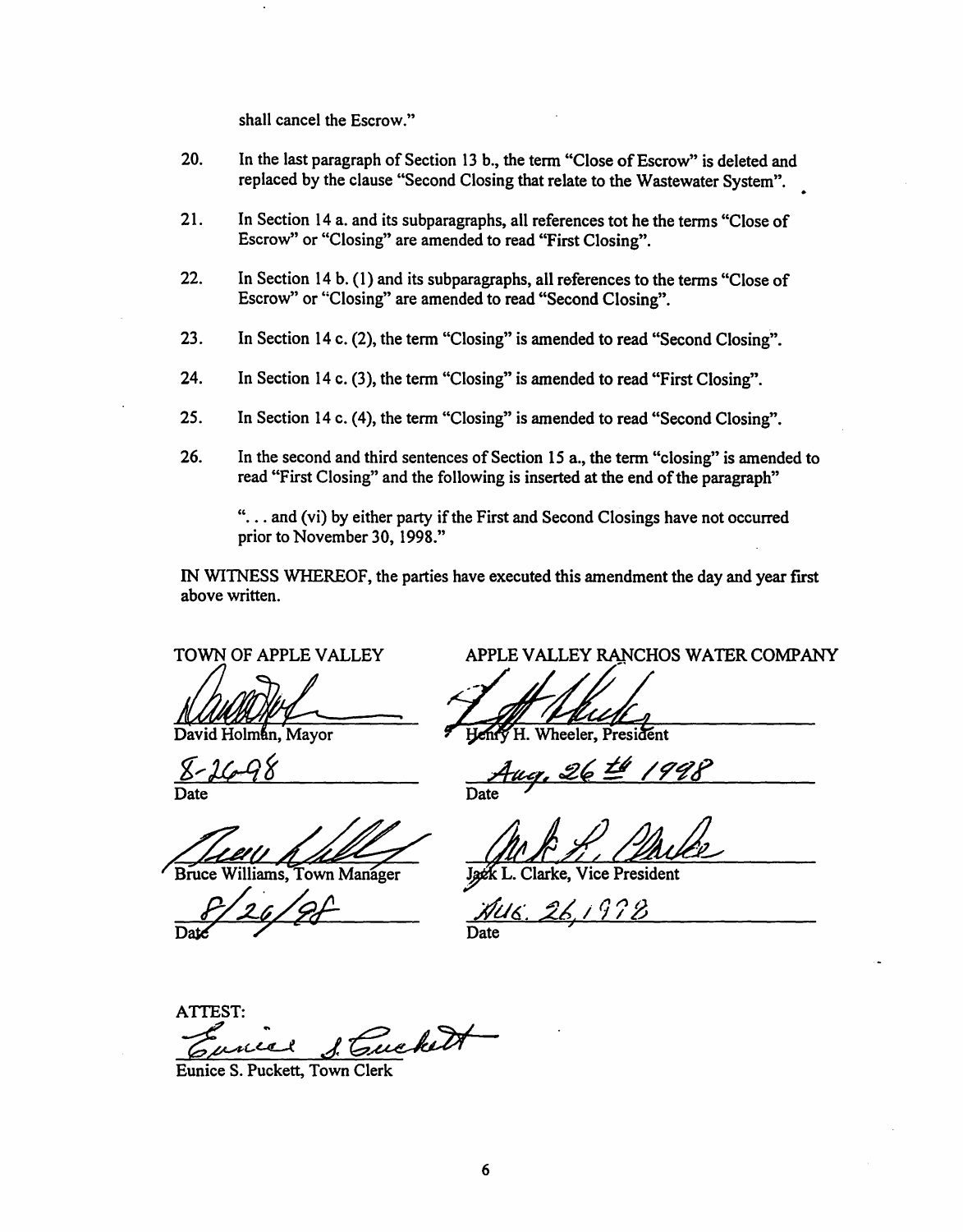JESS RANCH SEWER,<br>SUMMARY OF ADVANCE CONSTRUCTION CONTRACTS<br>12/31/98

 $\label{eq:2.1} \frac{1}{2} \sum_{i=1}^n \frac{1}{2} \sum_{j=1}^n \frac{1}{2} \sum_{j=1}^n \frac{1}{2} \sum_{j=1}^n \frac{1}{2} \sum_{j=1}^n \frac{1}{2} \sum_{j=1}^n \frac{1}{2} \sum_{j=1}^n \frac{1}{2} \sum_{j=1}^n \frac{1}{2} \sum_{j=1}^n \frac{1}{2} \sum_{j=1}^n \frac{1}{2} \sum_{j=1}^n \frac{1}{2} \sum_{j=1}^n \frac{1}{2} \sum_{j=1}^n \frac{$ 

 $\mathcal{L}(\mathcal{L}(\mathcal{L}))$  and  $\mathcal{L}(\mathcal{L}(\mathcal{L}))$  . The contribution of  $\mathcal{L}(\mathcal{L})$ 

AC 25201-46

 $\sim 1000$ 

| <b>TYPE OF</b><br><b>CONTRACT</b>                                                                                          | <b>CONTRACT HOLDER</b>                                                                                                                                                               |                                        | CONTRACT LENGTH OF CONTRACT ORIG. AMT.<br><b>CONTRACT</b> | DATE                                                                             | <b>CF CONTRACT</b>                                                                     | <b>BALANCE</b><br>12/31/97<br>A/C 25201                                                              |      | NEW 1998 REFUNDS DUE<br>CONTRACTS A/C 25202                             | <b>ADJUSTMENTS</b> | <b>BALANCE</b><br>12/31/08<br><b>A/C 25201</b>                                                          | <b>DESCRIPTION</b>                                                                                                                                                                                                                                                                       |  |
|----------------------------------------------------------------------------------------------------------------------------|--------------------------------------------------------------------------------------------------------------------------------------------------------------------------------------|----------------------------------------|-----------------------------------------------------------|----------------------------------------------------------------------------------|----------------------------------------------------------------------------------------|------------------------------------------------------------------------------------------------------|------|-------------------------------------------------------------------------|--------------------|---------------------------------------------------------------------------------------------------------|------------------------------------------------------------------------------------------------------------------------------------------------------------------------------------------------------------------------------------------------------------------------------------------|--|
| 21/2% CONTRACT<br>21/2% CONTRACT<br>21/2% CONTRACT<br>21/2% CONTRACT<br>21/2% CONTRACT<br>21/2% CONTRACT<br>21/2% CONTRACT | <b>JESS RANCH DEV CO</b><br><b>JESS RANCH DEV CO</b><br><b>PWC-TR 15394</b><br><b>PWC-TARGET</b><br><b>JESS RANCH DEV CO</b><br><b>JESS RANCH DEV CO</b><br><b>JESS RANCH DEV CO</b> | 1S<br>25<br>35<br>48<br>65<br>69<br>78 | 40.<br>40<br>40.<br>40<br>40<br>40<br>40                  | 01-01-95<br>07-31-05<br>09-30-94<br>08-30-94<br>01/01/25<br>01/28/95<br>01/28/98 | 14.144.00<br>1,392.30<br>80.226.00<br>47.150.00<br>87,659.60<br>18,345.07<br>17,112.83 | (13,003.12)<br>(1.287.88)<br>(72.203.34)<br>(42.434.93)<br>(85,970.61)<br>(17.889.48)<br>(16.686.01) |      | 353.64<br>34.80<br>2,005.68<br>1,178.76<br>1,689.69<br>450.52<br>427.00 |                    | (12.729 A)<br>(1,253.09)<br>(70, 107, 65)<br>(41.255.22)<br>(84, 101, 73)<br>(17.427.93)<br>(16.267.21) | SEWER CAPACITY RIGHTS-EDUPMTS THRU 12/31/94<br>SEWER CAPACITY RIGHTS-EDUPMTS THRU07/31/96<br><b>TRACT 16394</b><br>JR MARKETPLACE-TR14188/TARGET)<br>1994 SEWER CAPACITY FEE<br>ADVANCED SEWER MAIN EXTENSION TRACT #15376-LOTS 482-607<br>INSTALLATION B" SEWER MAIN TRACT 15376 PHASE! |  |
|                                                                                                                            | <b>TOTAL</b>                                                                                                                                                                         |                                        |                                                           |                                                                                  | 245,929.00                                                                             | (229.451.40)                                                                                         | 0.00 | 8.148.06                                                                |                    | (223.303.32)                                                                                            |                                                                                                                                                                                                                                                                                          |  |

 $\sim 100$ 

 $\sim$ 

 $\sim 100$ 

 $\sim 10^{-10}$ 

 $\mathcal{L}^{\text{max}}(\mathbf{r},\mathbf{r})$  .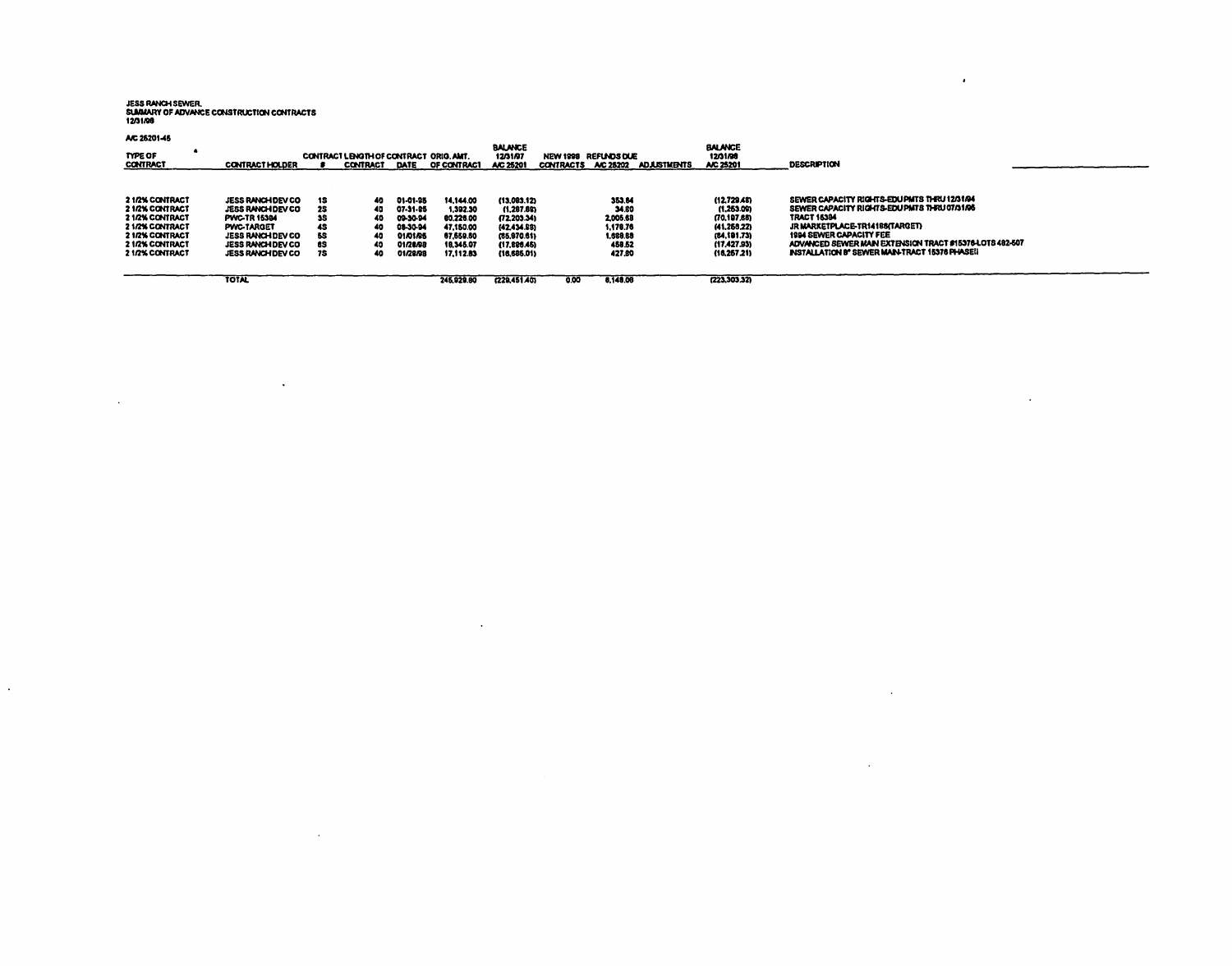#### ADVSUM45

 $\overline{\mathcal{L}}$ 

 $\sim$ 

 $\sim$ 

 $\mathcal{L}$ 

# JESS RANCH SEWER.<br>SUMMARY OF ADVANCE CONSTRUCTION CONTRACTS<br>12/31/97

 $\ddot{\phantom{a}}$ 

 $\sim$   $\sim$ 

 $\mathbf{r}$ 

A/C 25201-45

 $\sim$ 

 $\mathcal{A}$ 

| <b>TYPE OF</b><br><b>CONTRACT</b>                        | <b>CONTRACT HOLDER</b>                                                                                                                                                                |                                         | <b>CONTRACT LENGTH OF CONTRACT ORIG. AMT.</b><br><b>CONTRACT</b> | DATE                                                                                   | OF CONTRACT                                                                            | <b>BALANCE</b><br>12/31/96<br>A/C 25201                    | <b>NEW 1997</b><br><b>CONTRACTS</b>       | <b>REFUNDS DUE</b><br>A/C 25202                                         | <b>ADJUSTMENTS</b> | <b>BALANCE</b><br>12/31/97<br><b>A/C 25201</b>                                                          | <b>DESCRIPTION</b>                                                                                                                                                                                                                                                                                |
|----------------------------------------------------------|---------------------------------------------------------------------------------------------------------------------------------------------------------------------------------------|-----------------------------------------|------------------------------------------------------------------|----------------------------------------------------------------------------------------|----------------------------------------------------------------------------------------|------------------------------------------------------------|-------------------------------------------|-------------------------------------------------------------------------|--------------------|---------------------------------------------------------------------------------------------------------|---------------------------------------------------------------------------------------------------------------------------------------------------------------------------------------------------------------------------------------------------------------------------------------------------|
| 21/2% CONTRACT PWC-TR 15384<br>21/2% CONTRACT PWC-TARGET | 21/2% CONTRACT JESS RANCH DEV CO.<br>2 1/2% CONTRACT JESS RANCH DEV CO<br>2 1/2% CONTRACT JESS RANCH DEV CO<br>21/2% CONTRACT JESS RANCH DEV CO.<br>21/2% CONTRACT JESS RANCH DEV CO. | 19.<br>28<br>38<br>45<br>55<br>69<br>78 | 40<br>40<br>40<br>40<br>40<br>40<br>40                           | 01-01-95<br>07-31-95<br>09-30-94<br>08-30-84<br>01/01/95<br>01/28/98<br><b>PENDING</b> | 14.144.00<br>1.392.30<br>60.226.00<br>47.150.00<br>67,559.60<br>18.345.07<br>17.112.03 | (13.436.76)<br>(1,322.69)<br>(74, 209, 02)<br>(43, 613.74) | (67.559.60)<br>(18,345.07)<br>(17.112.83) | 353.64<br>34.60<br>2.005.68<br>1.170.76<br>1,588.99<br>458.62<br>427.82 |                    | (13.083.12)<br>(1, 287.89)<br>(72, 203.34)<br>(42, 434.98)<br>(65.870.61)<br>(17.886.45)<br>(16,685.01) | SEWER CAPACITY RIGHTS-EDU PMTS THRU 12/31/94<br>SEWER CAPACITY RIGHTS-EDU PMTS THRU 07/31/95<br><b>TRACT 15384</b><br><b>JR MARKETPLACE-TR14168(TARGET)</b><br>1994 SEWER CAPACITY FEE<br>ADVANCED SEWER MAIN EXTENSION TRACT #15376-LOTS 482-507<br>INSTALLATION & SEWER MAIN-TRACT 15376 PHASE! |
|                                                          | <b>TOTAL</b>                                                                                                                                                                          |                                         |                                                                  |                                                                                        | 245,929,80                                                                             | (132,582,21)                                               | (103.017.50)                              | 6,148.31                                                                |                    | (229, 451, 40)                                                                                          |                                                                                                                                                                                                                                                                                                   |

 $\cdot$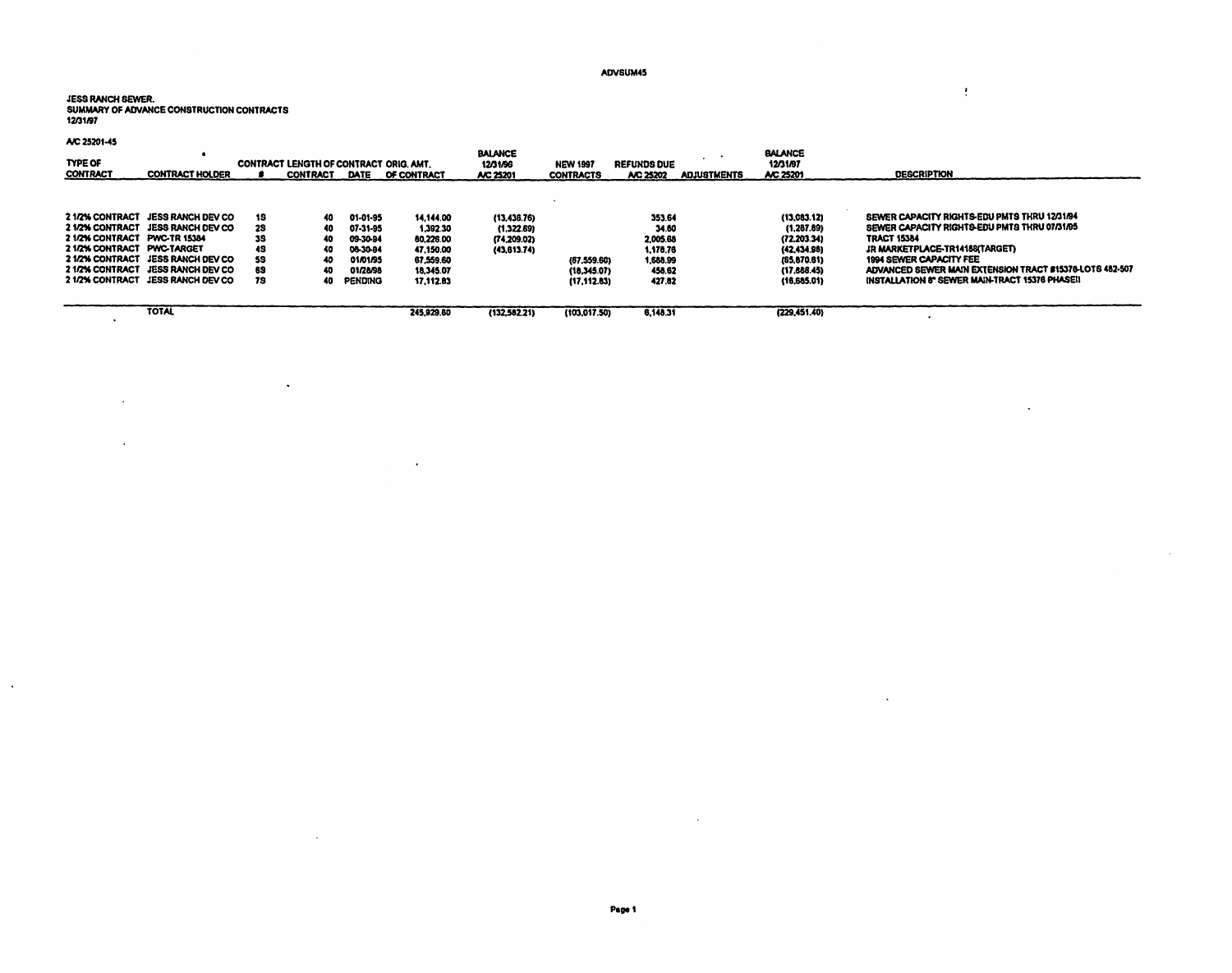### August 14, 1998

### EXPANATION OF SCHEDULES

Agreement of Purchase and Sale of Jess Ranch Wastewater System and Assessment District No. 86-1 Water System Improvements ·

| Ref. Page | Paragraph | Schedule # | <b>Schedule</b>                         | Explanation               |
|-----------|-----------|------------|-----------------------------------------|---------------------------|
| 14        |           | 1Β         | <b>Necessary Governmental Approvals</b> | P.U.C. approval           |
| 14        | 8         | 2B         | <b>Undisclosed Liabilities</b>          | None                      |
| 15        | 12        | 3B         | Contracts                               | Main Extension Contracts* |
| 15        | 12        | <b>3B1</b> | Contracts                               | <b>None</b>               |
| 15        | 13        | 4B         | <b>Licenses and Permits</b>             | <b>None</b>               |
| 15        | 13        | 4B1        | Licenses and Permits                    | None                      |

 $\bar{\phantom{a}}$ 

 $\mathcal{L}^{\text{max}}$  , where  $\mathcal{L}^{\text{max}}$ 

•schedule 38 attached

 $\Box$ 

### **RECEIVED**

 $\bullet$ 

AUG 18 1998 TOWN UP APPLE VALLEY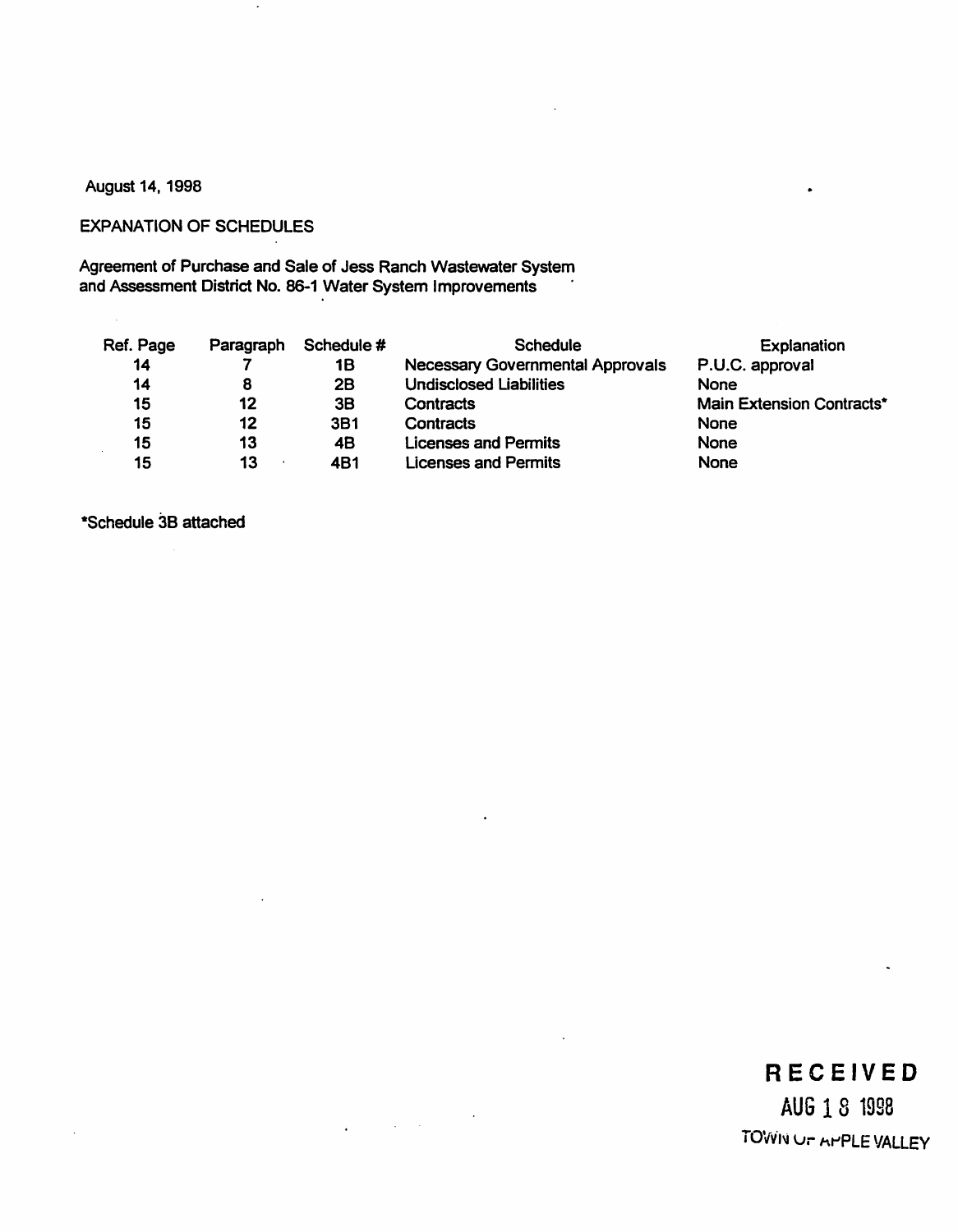## **EXPLANATION OF SCHEDULES**

### AGREEMENT OF PURCHASE AND SALE OF JESS RANCH WASTEWATER SYSTEM AND ASSESSMENT DISTRICT NO. 86-1 WATER SYSTEM IMPROVEMENTS

| Ref. Page         | Paragraph |    | Schedule No. Part Schedule 24 Explanation |                     |
|-------------------|-----------|----|-------------------------------------------|---------------------|
| 11                |           | 1A | Government                                | <b>BLM Lease</b>    |
|                   |           |    | <b>Approvals</b>                          | Agreement           |
|                   |           |    |                                           | No. CA-19117        |
| 11                | 8         | 2A | <b>Undisclosed</b>                        | <b>BLM Lease</b>    |
|                   |           |    | <b>Liabilities</b>                        | Agreement           |
| $12 \overline{ }$ | 12        | 3A | <b>Contracts</b>                          | <b>BLM Lease</b>    |
|                   |           |    |                                           | Agreement           |
| 12                | 13        | 4A | <b>Permits</b>                            | Environmental       |
|                   |           |    |                                           | Health No.          |
|                   |           |    |                                           | 8806300019          |
|                   |           |    |                                           | Services-           |
|                   |           |    |                                           | <b>Domestic</b>     |
|                   |           |    |                                           | <b>Water System</b> |
|                   |           |    |                                           | $-$ Non-            |
|                   |           |    |                                           | Community           |
|                   |           |    |                                           | (Industrial)        |

- Copies of BLM Lease and Grant of Right of Way Attached
- Copy of EHS Water System Permit Attached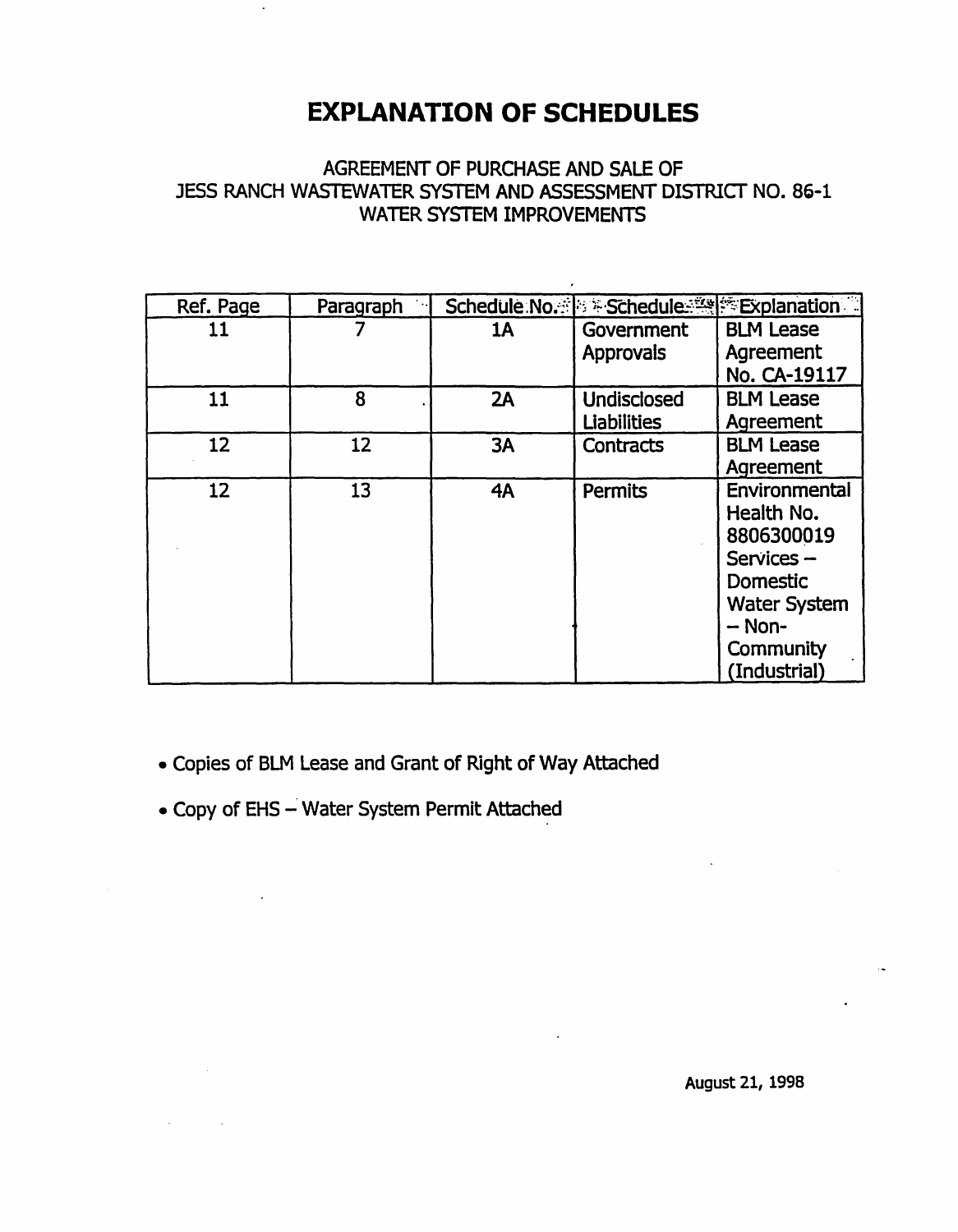

## United States Department of the Interior

BUREAU OF LAND MANAGEMENT

150 Coolwater Lane Barstow, CA 92311 ( 619) 256-3591



IN REPLY REFER TO

CA-19117 2800 {CA-068.22)

Apple Valley County Water District Attn: Frank Wood 19063 Highway 18, Suite 6 Apple Valley, CA 92307

Dear Mr. Wood:

Enclosed is your copy of approved right-of-way grant CA-19117 for the Apple Valley Industrial Park Zone I and Zone II water tanks. Please make sure that your contractor is aware of the grant stipulations in Exhibit 8.

I will take this opportunity to request that you consider installation of a water line connector to serve the BLM Fire Station in the  $\frac{N\mu_1}{4}$ SW<sup>1</sup>/4, Section 23, T. 6N., R. 3W., SBM. Under current right-of-way regulations, we Section 23, T. 6N., R. 3W., SBM. Under current right-of-way regulations, we<br>can consider reduction of the fair market value rental when the grant holder<br>provides, without charge or at reduced rates, a valuable benefit to t .<br>public or to BLM programs. For additional information about the specific<br>needs of the BLM Apple Valley Fire Station, please contact Rich Hulbert at 619-247-9002.

Any questions regarding the right-of-way grant should be directed to Mike DeKeyrel of my staff.

Sincerely,<br>11 Rece

 $SFD$  2 4  $1987$ 

Alden Sievers Area Manager

Enclosure

cc: CA-062.11

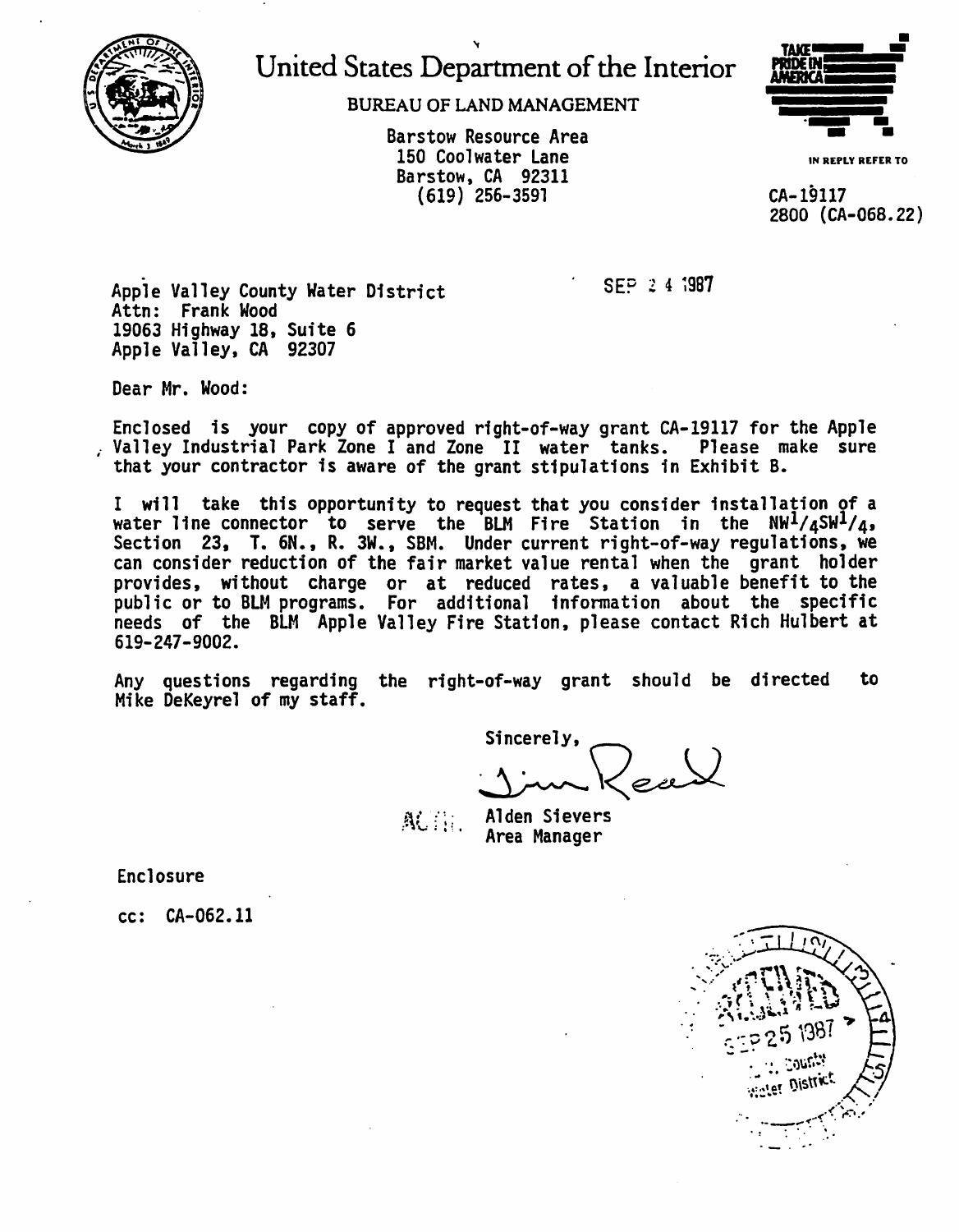

# United States Department of the Interior

BUREAU OF LAND MANAGEMENT Barstow Resource Area 150 Coolwater Lane Barstow, CA 92311 **IN REPLY**<br>(619) 256-3591 **CA-19117**  $(619)$  256-3591



2800 (CA-068.22)

### RIGHT-OF-WAY GRANT

Section A

1. There is hereby granted pursuant to Title V of the Federal Land Policy and Management Act of October 21, 1976 (43 U.S.C. 1761}, a nonexclusive, nonpossessory right-of-way to: Apple Valley County Water District 19063 Highway 18, Suite 6 Apple Valley, CA 92307

In case of change of address, the Holder shall 1nmed1ately notify the Authorized Officer.

- 2. To use, subject to terms and conditions set out below, the following described Public Land: T. 6N., R. 3W., SBBM Section 3: W<sup>1</sup>/2NW<sup>1</sup>/4SE<sup>1</sup>/4 (portion)<br>Section 20: NE<sup>1</sup>/4SW <sup>1</sup>/4SE <sup>1</sup>/4 (portion)
- 3. Description of the right-of-way facility and purpose: Construction,<br>operation and maintenance of two above-ground steel water storage tanks and appurtenances. Each water tank measures 86 feet in diameter by 27 feet total height, with a capacity of 1.0 million gallons. The Zone 1 Reservoir Site is 300 feet by 300 feet, plus a strip 260 feet by 30 feet wide (15 feet on both sides of centerline} for an access road and 16 inch diameter underground water pipeline. The Zone 2 Reservoir Site is 300 feet by 300 feet. The total right-of-way area contains 4.31 acres, more or less.

Maps showing the general location of the right-of-way on the above described public lands are attached hereto as Exhibits Al and A2. and made a part hereof. The right-of-way engineering drawings filed March 24, 1987 are made a part of this grant by reference.

### TERMS AND CONDITIONS

Section B

- 1. The right-of-way Holder agrees to comply with all the applicable<br>requlations contained in Section 2800. Title 43. Code of Federal regulations contained in Section 2800, Title 43, Code of Regulations.
- 2. If the right-of-way Holder violates any of the terms and conditions to this grant, the Authorized Officer, after giving written notice, may declare the grant terminated.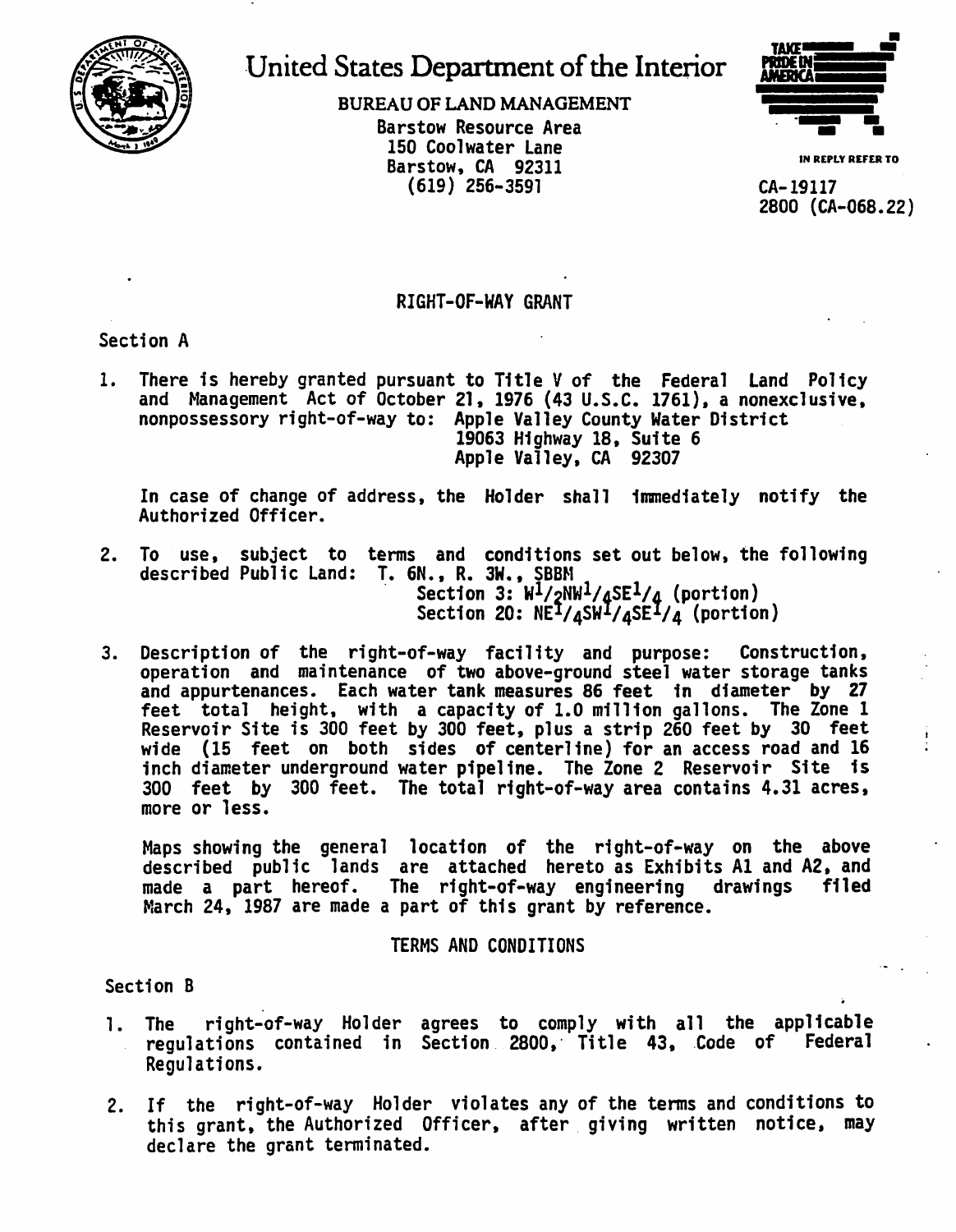- *3.* This grant is subject to all valid rights existing on the effective date of this grant.
- 4. There is reserved to the Authorized Officer, the right to grant addi-<br>tional rights-of-way or permits for compatible use on, over, under, or adjacent to the land involved in this grant.
- 5. The right-of-way shall be relinquished to the United States if the authorized uses are no longer needed.
- 6 •. The Holder shall comply with the applicable Federal and State laws and regulations concerning the use of pesticides (i.e., insecticides, herbicides, fungicides, rodent1cides, and other similar substances) in all activities/operations under this grant. The Holder shall obtain from the Authorized Officer approval of a written plan prior to the use of such substances. The plan must provide the type and quantity of material to be used; the pest, insect, fungus, etc., to be controlled; the method of application; the location for storage and disposal of containers; and other information that the Authorized Officer may require. The plan should be submitted no later than December 1, of any calendar year that covers the proposed activities for the next fiscal year. Emergency use of pesticides may occur. The use of substances on or near the right-of-way shall be in accordance with the approved plan.<br>A pesticide shall not be used if the Secretary of the Interior has prohibited its use. A pesticide shall be used only in accordance with its registered uses and within other limitations if the Secretary has imposed limitations. Pesticides shall not be permanently stored on public lands authorized for use under this grant.
- 7. This grant may be assigned to another provided the Holder obtains written approval from the Authorized Officer.
- 8. Compliance will be in accordance with the terms and conditions as specified herein and in Exhibit B.
- 9. In consideration for these uses, the Holder shall pay to the Bureau of<br>Land Management an estimated annual rental of nine-hundred forty-eight<br>dollars (\$948.00). The initial payment of the estimated rental The initial payment of (\$1,264.00) is for the remainder of calendar year 1987 (Sept., Oct., Nov., Dec.) plus the following full calendar year 1988. Thereafter, annual rental is due on or before January 1 of each year.

Charges for. this use may be made or readjusted whenever necessary to place the charges on the basis of fair market value. Upon receipt of a formal appraisal, the estimated rental will be adjusted. The Holder shall pay any additional rental due from the date of grant issuance. This right-of-way grant is not in force unless the Holder has paid the annual rental fee in advance.

10. This right-of-way is perpetual unless it is relinquished, abandoned, terminated, or otherwise modified pursuant to the terms and conditions of this grant or of any applicable federal law or regulations.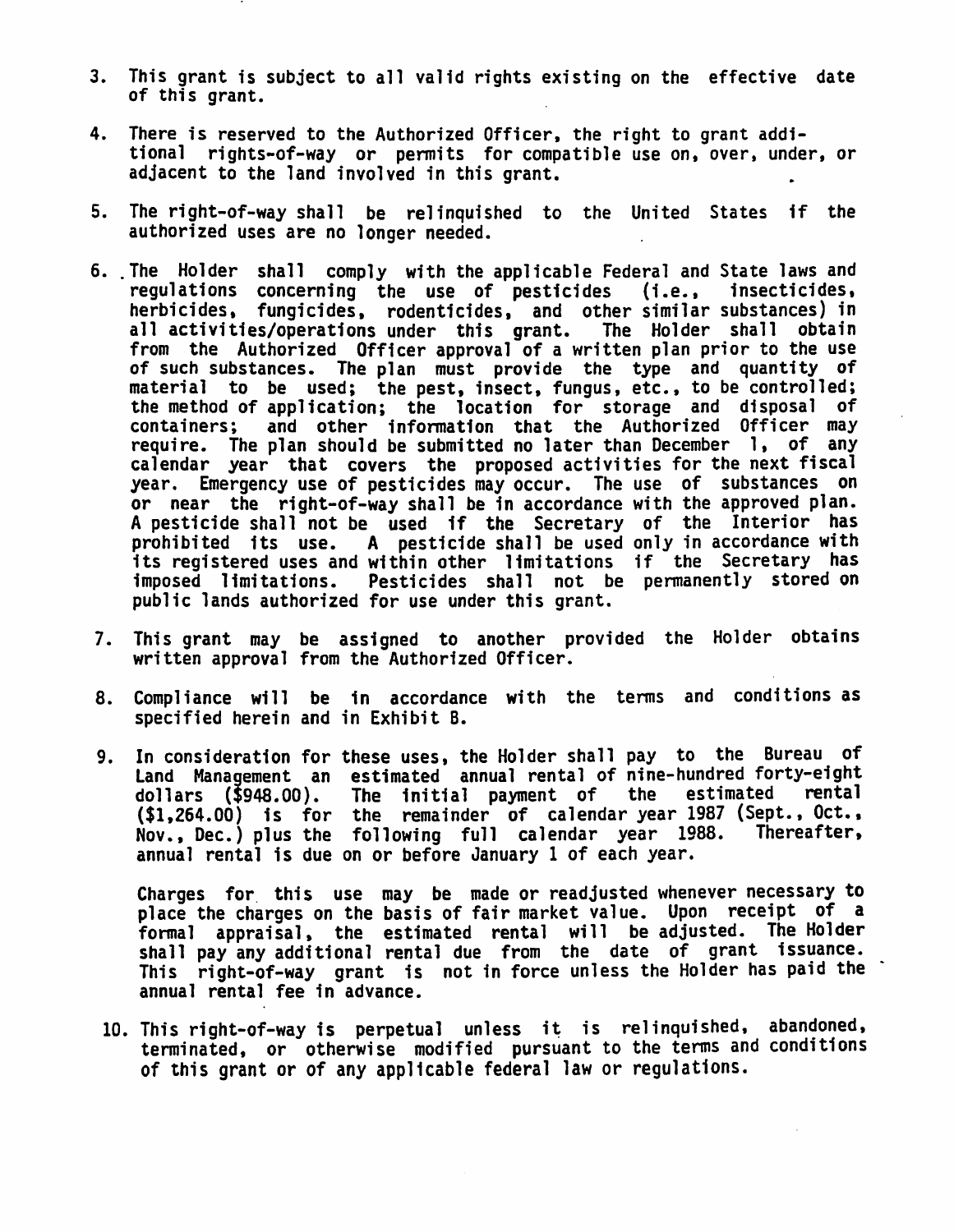- 11. The Holder agrees not to exclude any person from participating in employment or procurement activity connected with this grant on the grounds of race, creed, color, national origin, and sex, and to ensure<br>against such exclusions, the Holder further agrees to develop and submit to the proper reviewing official specific goals and timetables<br>with respect to minority and female participation in employment and with respect to minority and female participation in employment and<br>procurement activity connected with this grant. The Holder will take affinnative action to utilize business enterprises owned and controlled by minorities or women in its procurement practices connected with this grant. Affirmative action will be taken by the Holder to assure all minorities or women applicants full consideration of all<br>employment opportunities connected with this grant. The Holder also agrees to post in conspicuous places on its premises which are<br>available to contractors, subcontractors. employees and other interested individuals, notices which set forth equal opportunity<br>terms: and to notify interested individuals, such as bidders. terms; and to notify interested individuals, such<br>contractors, purchasers, and labor unions or repr purchasers, and labor unions or representatives of workers with whom it has collective bargaining agreements, of the Company's equal opportunity obligations.
- 12. This grant is subject to review at the end of 20 years from the date of this grant, and at reqular intervals thereafter not to exceed 10 years.
- 13. The right-of-way herein granted is subject to the express covenant that it will be modified, adapted, or discontinued if found by the Secretary to be necessary, without liability or expense to the United States, so as not to conflict with the use and occupancy of the land for any authorized works which may be hereafter constructed thereon under the authority of the United States.
- 14. If facilities authorized for construction under this right-of-way grant use Polychlorinated Biphenyls (PCBs), such use shall be in a totally enclosed manner in accordance with provisions of the Toxic Substances Control Act of 1976 as amended (see 40 CFR Part 761).<br>Additionally, any release of PCBs (leaks, spills, etc.) in excess of Additionally, any release of PCBs (leaks, spills, etc.) in excess of<br>the reportable quantity established by 40 CFR Part 117 shall be reported as required by the Comprehensive Environmental Response,<br>Compensation, and Liability Act, Section 102b. A copy of any report<br>required or requested by any federal agency or state government as a required or requested by any federal agency or state government as a result of a reportable release or spill of any hazardous material shall be furnished to the Authorized Officer within 5 working days of the occurrence of the spill or release.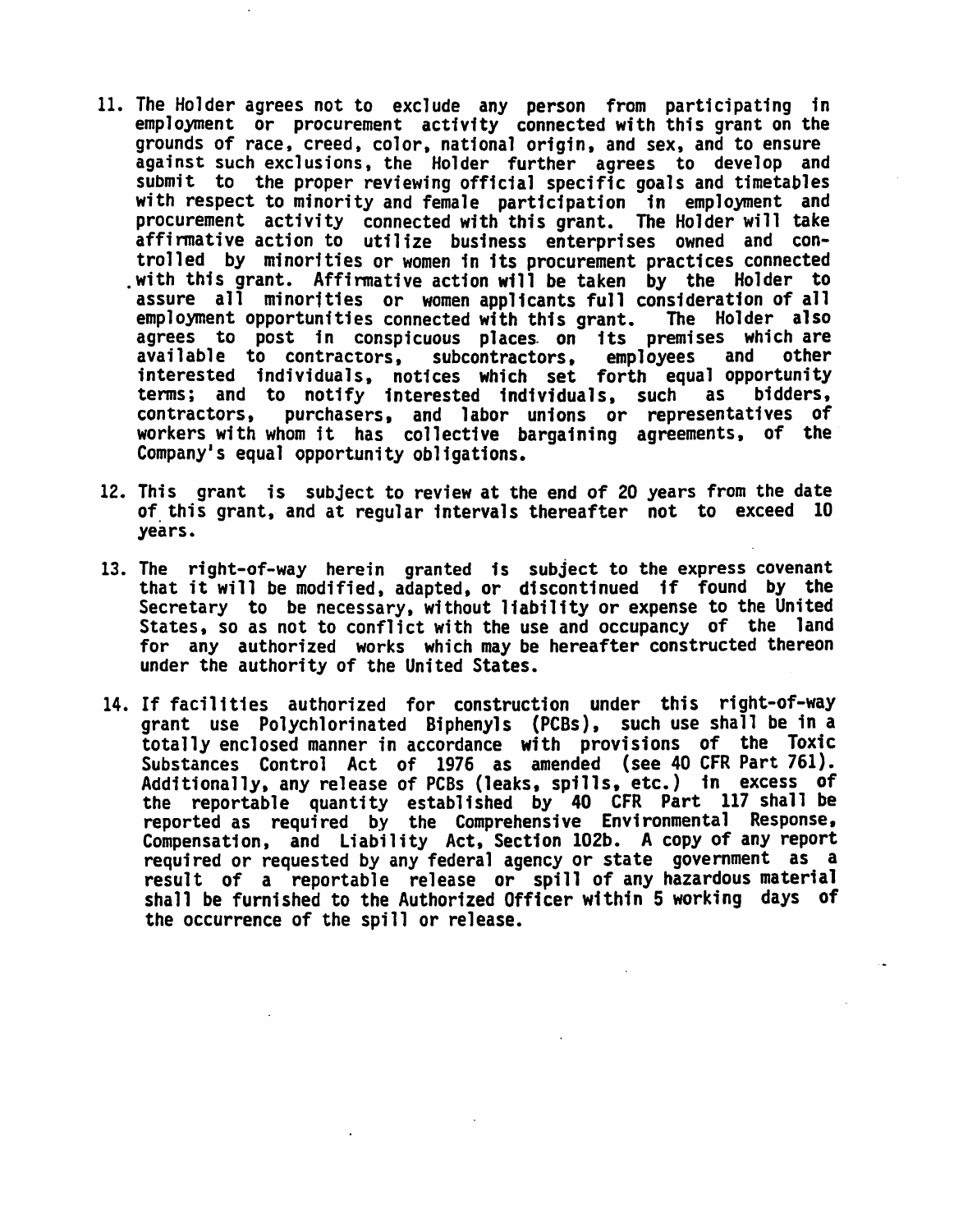Section C

**Holder** 

The effective date of this right-of-way grant is the date of execution by the Authorized Officer.

The undersigned agrees to the terms and conditions of this right-of-way grant:

APPLE VALLEY COUNTY WATER DISTRICT<br>P. 0. Box 429 Apple Valley, Calif. 92307

 $\overline{\phantom{a}}$ 

area Manager

 $\ddot{\phantom{0}}$ 

C (Signature)

 $9 - 16 - 98$ (Date)

 $\frac{9-24-87}{8}$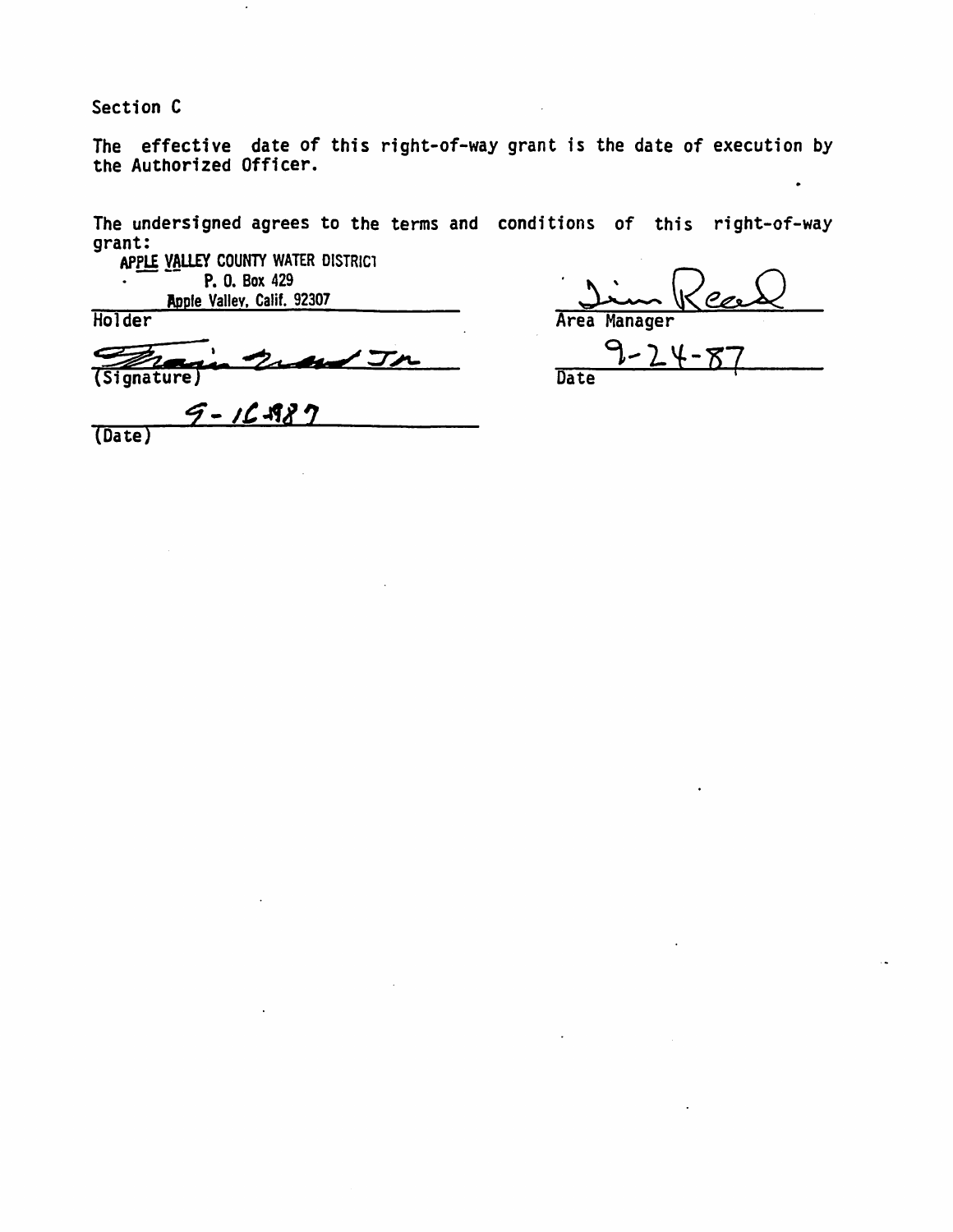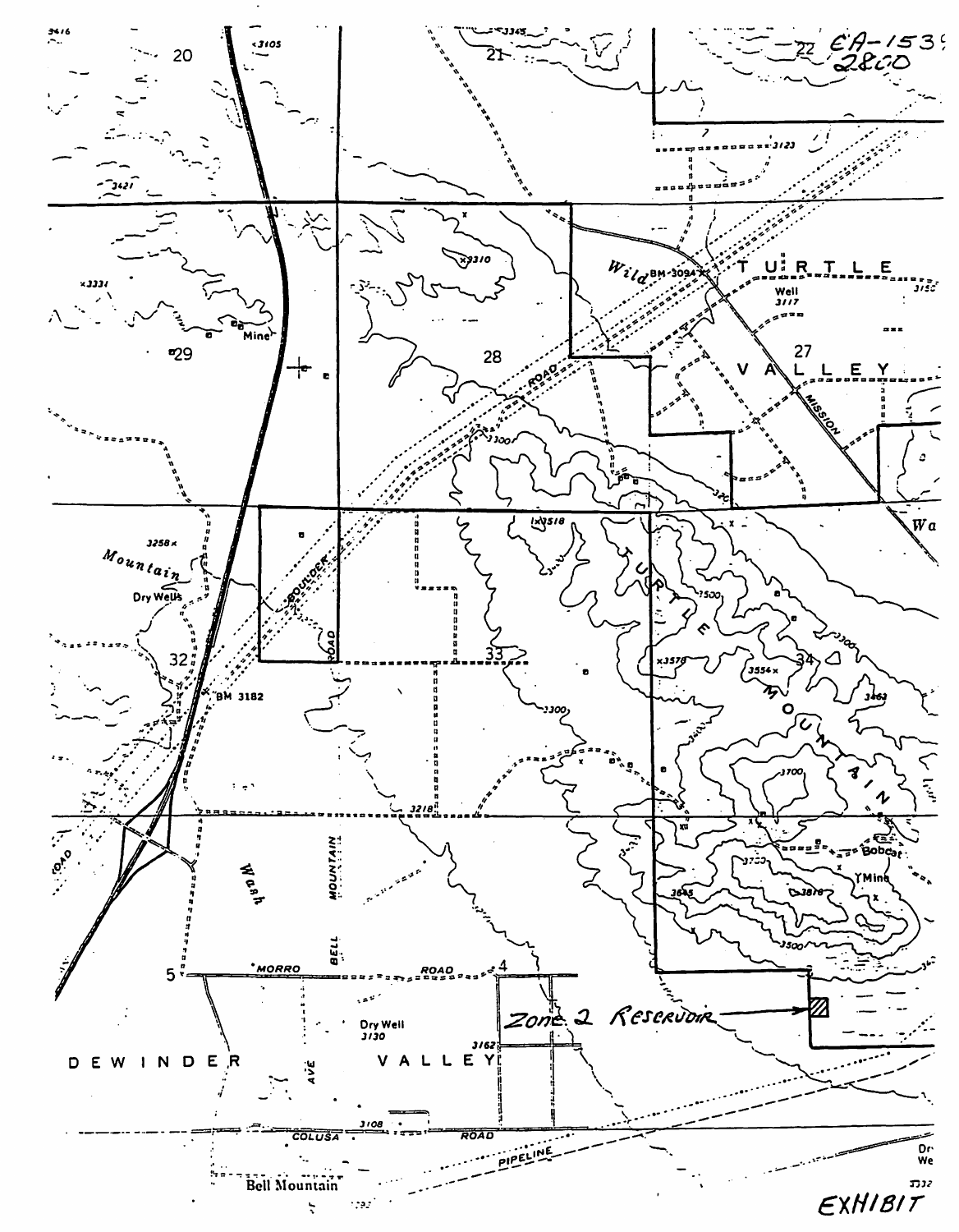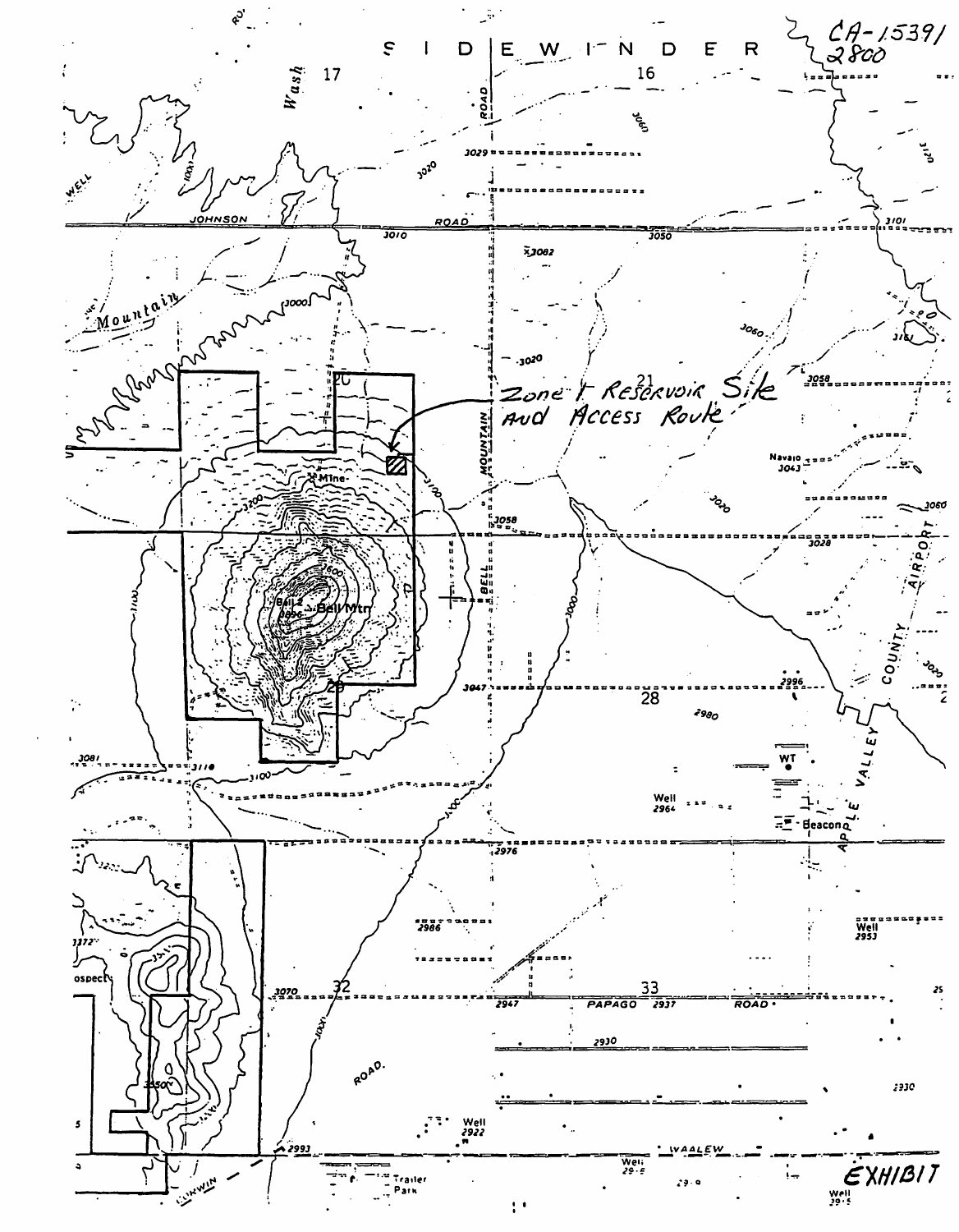#### EXHIBIT B

- 1. The BLM Authorized Officer for the administration of this grant is the Area Manager, Barstow Resource Area, 150 Coolwater Lane, Barstow, CA 92311
- 2. All construction activities shall be confined to the minimum area necessary .and shall not exceed the 300 foot by 300 foot site areas and the 260 foot by 30 foot wide access route granted herein. The exterior boundaries of the right-of-way shall be clearly flagged prior to any surface disturbing activities. The holder shall take caution to keep soil and vegetative disturbance to the minimum necessary.
- 3. All personnel (Holder, contractors, subcontractors) will be aware that the desert tortoise occurs in the general area, and is protected by California law.
- 4. The Holder shall protect all survey monwnents, witness comers, and reference monuments in the area against disturbance during construction, operation, and maintenance. If any monuments, corners, or accessories are destroyed, obliterated, or damaged during construction, operation, or maintenance, Holder shall secure the services of a Registered Land Surveyor. to restore the disturbed monuments, comers, or accessories, at the same location, using surveying procedures found in the Manual of Surveying Instructions for the Survey of the Public Lands of the United States, latest edition. The Holder shall supply a copy of the resurvey information to the BLM California State Office, 2800 Cottage Way, Room E-2841, Sacramento, CA 95825.
- S. All cut and fill slopes shall be graded to a 2:1 (run:rise) slope or more gentle to minimize soil erosion.
- 6. If cultural resources are discovered during operations under this grant, the Holder shall immediately bring them to the attention of the Authorized Officer. The Holder shall not disturb such resources except as may be sebsequently authorized. Within two working days of notification, the Authorized Officer will evaluate or have evaluated any cultural resources discovered and will determine if any action may be required to protect cultural resources discovered. The cost of data recovery for cultural resources discovered during operations shall be borne by the BLM unless otherwise specified by the Authorized Officer. All cultural resources shall remain under the jurisdiction of the United States until ownership is determined under applicable law.
- 7. The Holder shall paint both water tanks, and all other permanent structures : a flat, non-contrasting color harmonious with the adjacent landscape. Exceptions to this requirement are small structures which are not readily visible from a distance of approximately one quarter of a mile such as wire and small pipe or structures which, because of OSHA requirements, need safety coloration. The color appropriate for the water tanks and other permanent structures is identified below:

Brush Brown (10 year 5/3 on the attached chart)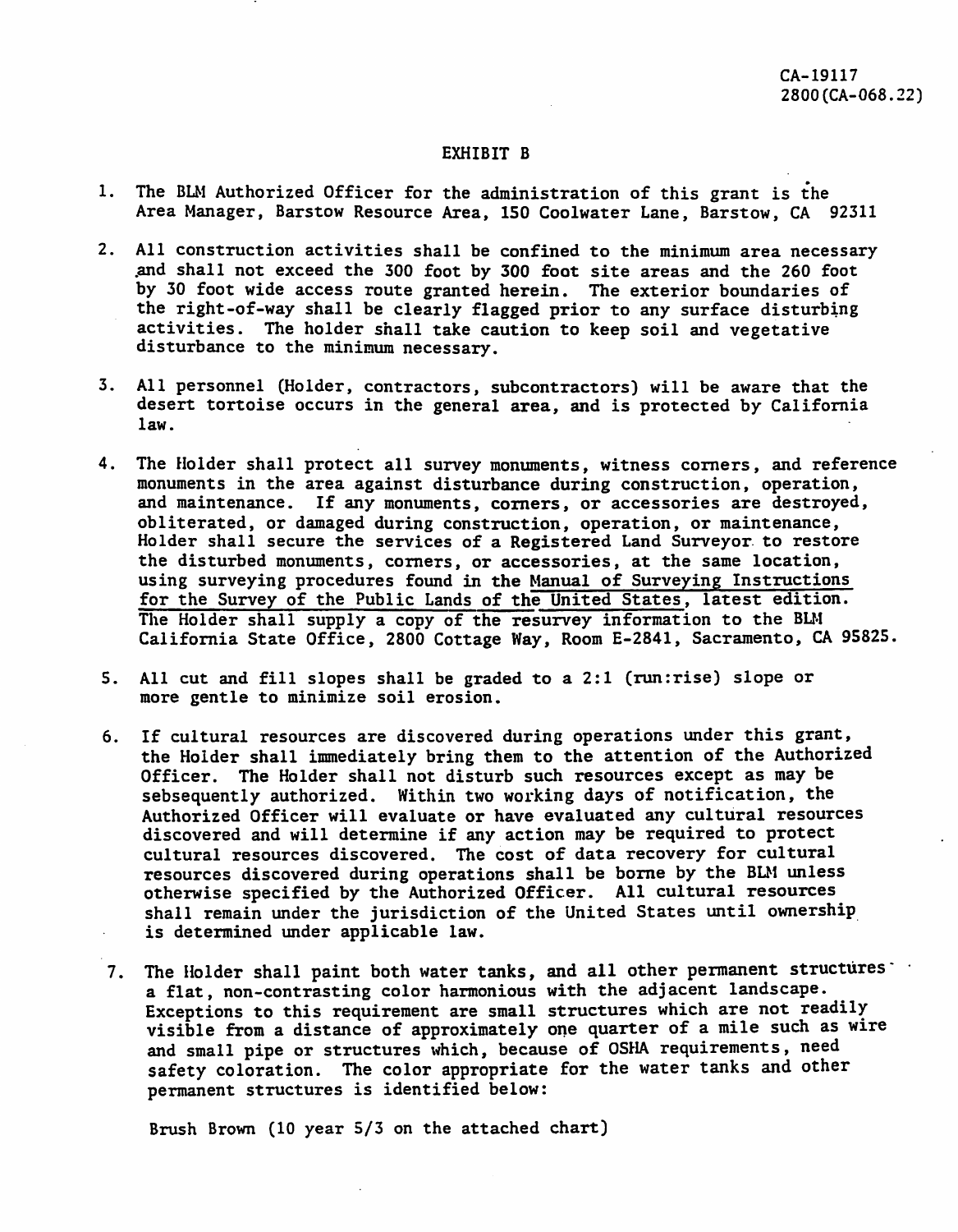2 CA-19117 2800(CA-068.22)

- 8. Following construction, the Holder will scarify (to a minimum depth of three inches and a maximum depth of six inches) all disturbed areas not encumbered by structures or road/parking areas.
- 9. The Holder shall promptly remove and dispose of all waste caused by its activities. The term "waste" as used herein means all discarded matter including, but not limited to, trash, garbage, refuse, petroleum products, ashes, and equipment.
- 10. This grant does not guarantee access across privately-owned lands. The Holder is responsible for obtaining legal access across private lands .
- 11. Prior to any relinquishment or termination of this grant, the Holder shall contact the BLM Authorized Officer to arrange a joint inspection of the right-of-way. The inspection will be held to agree on an acceptable abandonment and rehabilitation plan. The BLM Authorized Officer must approve the plan in writing prior to termination of the right-of-way grant.

 $Holder$ in sind Ja

,9 *t?:; 9-,c-lii* Date